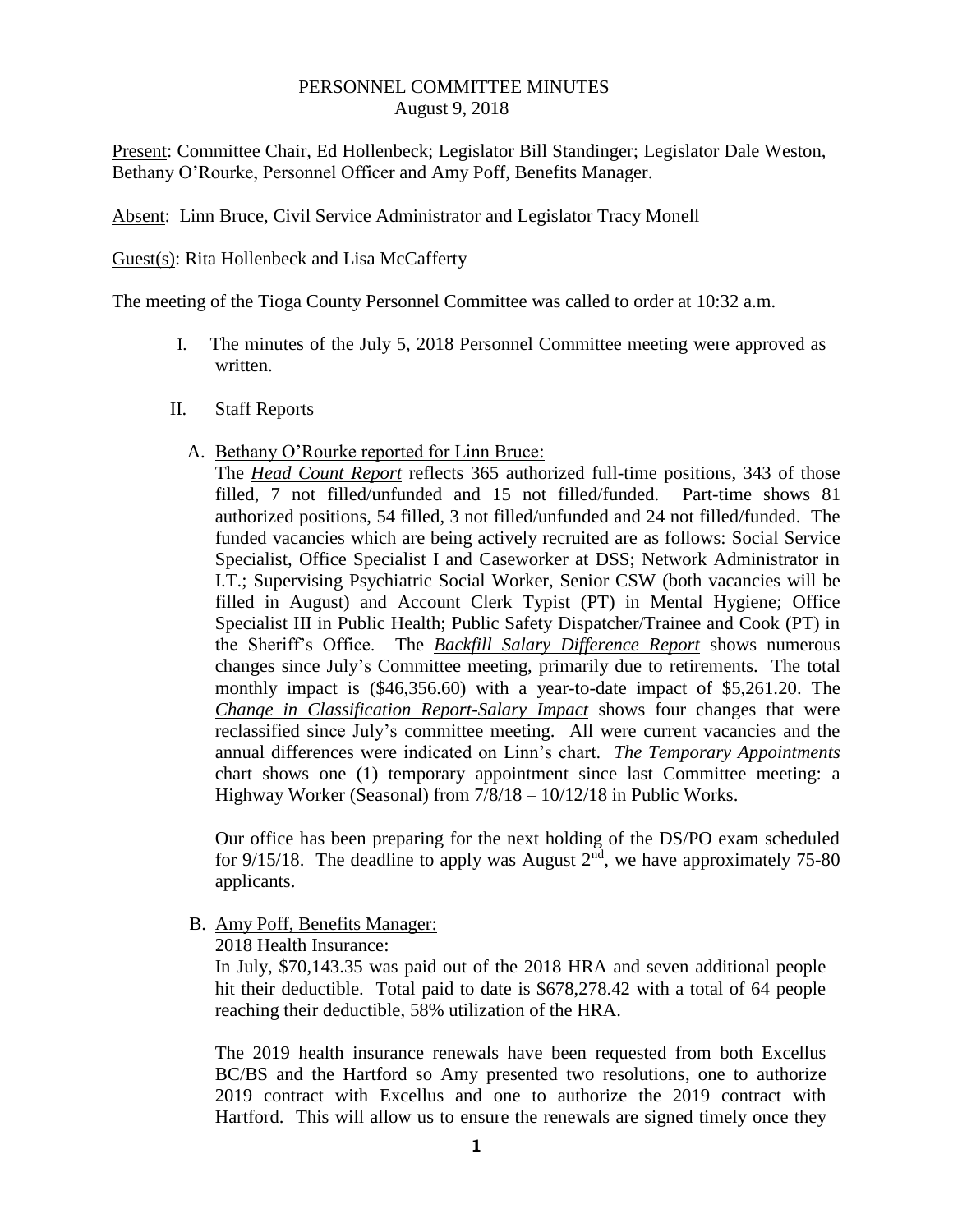are reviewed and accepted.

The January 1, 2018 – December 31, 2020 CSEA contract continues to have the language allowing for optional CSEA dental and vision programs. Amy presented a resolution to authorize a contract with CSEA Employee Benefit Fund for the purpose of facilitating the Solstice Dental and Solstice Vision plans for the period of January 1, 2019 December 31, 2020. Legislator Standinger asked what the utilization of the dental/vision programs is. Amy was able to gather this information and provide it after the meeting: CSEA dental is 20%, vision is 28%; Non-Union dental 10%, vision is 14%. Total dental CSEA and NU participation 17% and total vision CSEA and NU 24%.

## Worker's Compensation:

The 2019 workers' compensation budget has been entered with a decrease of \$11,698 to total expenses (excluding salary and fringe costs). This decrease was made based on history of past payments and in an effort to keep the budget flat if any 2019 increases to salary/fringe costs. The total budget figure is \$1,449,249.00 with \$51,477 covered by refund from NYS of prior year's expenses and the balance assessed to the participants in the self-insured workers' compensation plan. Amy indicated that the total budget figure and assessment figure will need to be adjusted if there is any increase to salary and/or fringe for 2019. Rita asked if Amy could pull together a report going back 3 to 5 years of the Towns, Villages and County percentages paid. Amy was able to provide this information to the Committee members and Rita later that day.

C. Budget Tracking Report:

The budget tracking report as of August 2, 2018 was displayed for review. So far in 2018 we have collected \$2,050.00 (69.6%) of our projected revenues. We have spent 55.9% of our appropriations. Bethany indicated that we will be moving money from Training/All Other into the Training/County Required account to help cover lunches etc. at the next advancement institute session.

- III. Old Business:
	- A. Office Renovations: The office renovations are coming along nicely. They are currently working on the center section of our office. The guys from Public Works are doing a great job!
- IV. New Business:
	- A. 2019 Budget Request: The Personnel budget request was displayed for review and discussed.
	- B. Non-Union Salary Committee: The NU Salary Committee is meeting this afternoon to finalize 2019 recommendations.
	- C. Department Head Evaluations: Bethany reminded committee members that DH evaluations are due by September  $7<sup>th</sup>$ .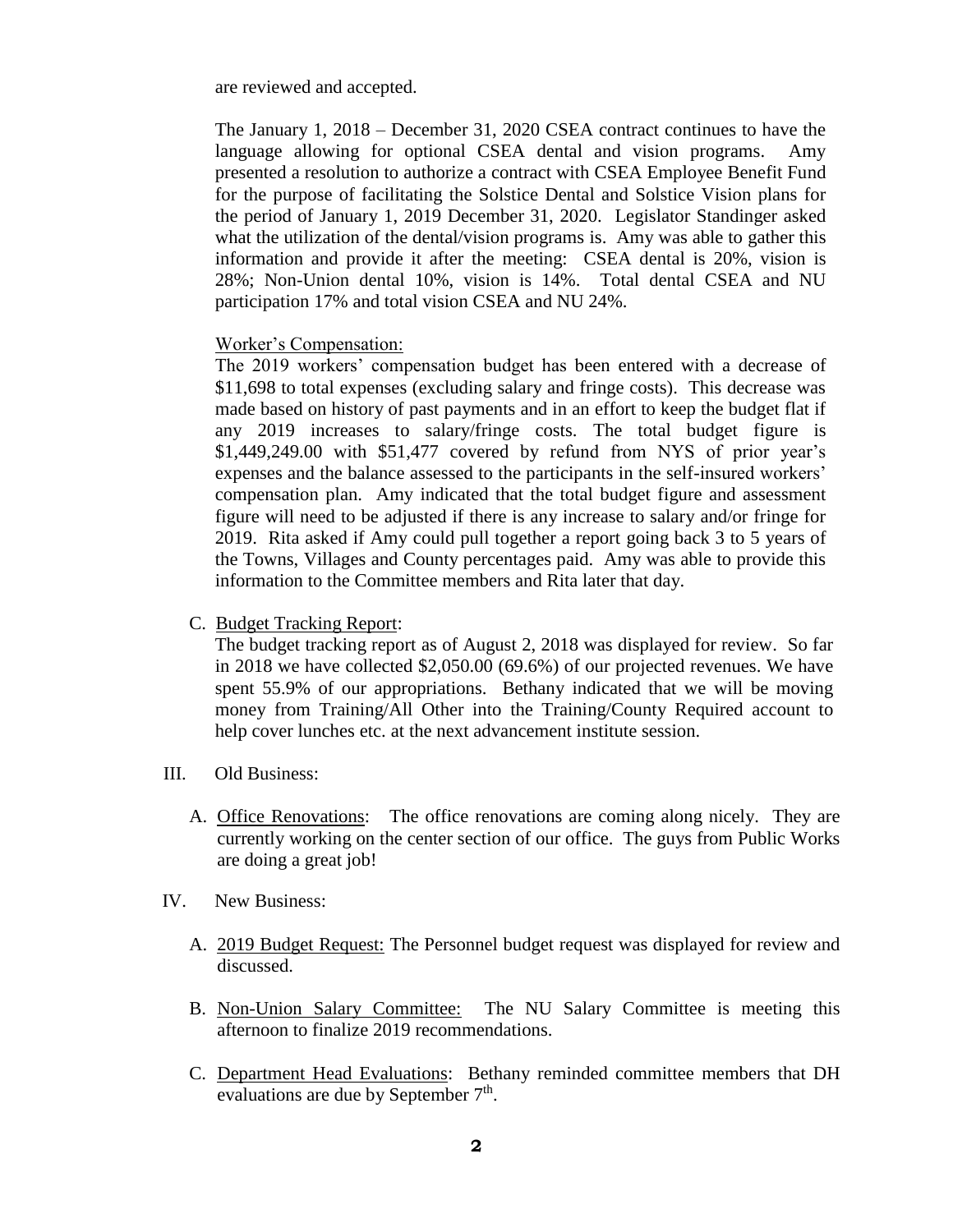- VI. Resolutions:
	- A. Authorize Appointment of Captain-Operations Officer (Sheriff's Office): Due to a retirement, the position of Captain-Operations Officer became vacant on July 28, 2018. The Sheriff has identified a qualified candidate from the certified list and backfilled the position immediately. During the July  $19<sup>th</sup>$  work session, consensus was given to the Sheriff on the salary offer for his selected candidate. This resolution authorizes the Sheriff to promote Richard Hallett to the title of Captain-Operations Officer at an annual, non-union salary of \$79,500 retroactive to July 28, 2018.
	- B. Authorize Contract with Excellus Blue Cross/Blue Shield to Administer Health Insurance Benefits: Excellus BC/BS has submitted a new contract to administer fully insured benefits for Tioga County employees for the period of January 1, 2019 through December 31, 2019. This resolution authorizes the Chair of the Legislature to enter into a contract with Excellus BC/BS, subject to review by the County Attorney, to administer health insurance benefits for the period of January 1, 2019 through December 31, 2019.
	- C. Authorize Contract with The Hartford to Administer Medicare Eligible Retiree Health Insurance: The Hartford has submitted a new contract to administer the Medicare Supplemental Plan F and Medicare Part D drug plan for the period of January 2, 2019 through December 31, 2019. This resolution authorizes the Chair of the Legislature, subject to review by the County Attorney, to administer these insurance benefits for Tioga County for the period of January 1, 2019 through December 31, 2019.
	- D. Authorize Contract Renewal CSEA Employee Benefit Fund: Resolution 276-11 authorized a contract with CSEA Benefit Fund to administer Solstice Vision and Dental plans for CSEA and Non-Union Employees. The Dental and Vision plans are contractual benefits for CSEA employees for 2019 through 2020. This resolution authorizes the Chair of the Legislature to sign a contract, subject to review by the County Attorney, with CSEA employee Benefit Fund for the purpose of facilitating the Solstice Dental and Solstice Vision plans for the period of January 1, 2019 through December 31, 2020.
	- E. Reclassify One (1) Vacant Full-time Public Health Nurse to Early Intervention Service Coordinator (Public Health): One (1) vacant full-time Public Health Nurse position (CSEA salary grade XV \$52,707-\$53,407) has been vacant since May 15, 2018. After review of the staffing needs within all divisions of the Public Health Department, the director has determined that an additional full-time Early Intervention Service Coordinator (CSEA salary grade X \$40,296-\$40,996) is more in line with the needs of the department to serve the clients of Tioga County. This resolution reclassifies one (1) vacant full-time Public Health Nurse position to a full-time Early Intervention service Coordinator effective August 15, 2018.